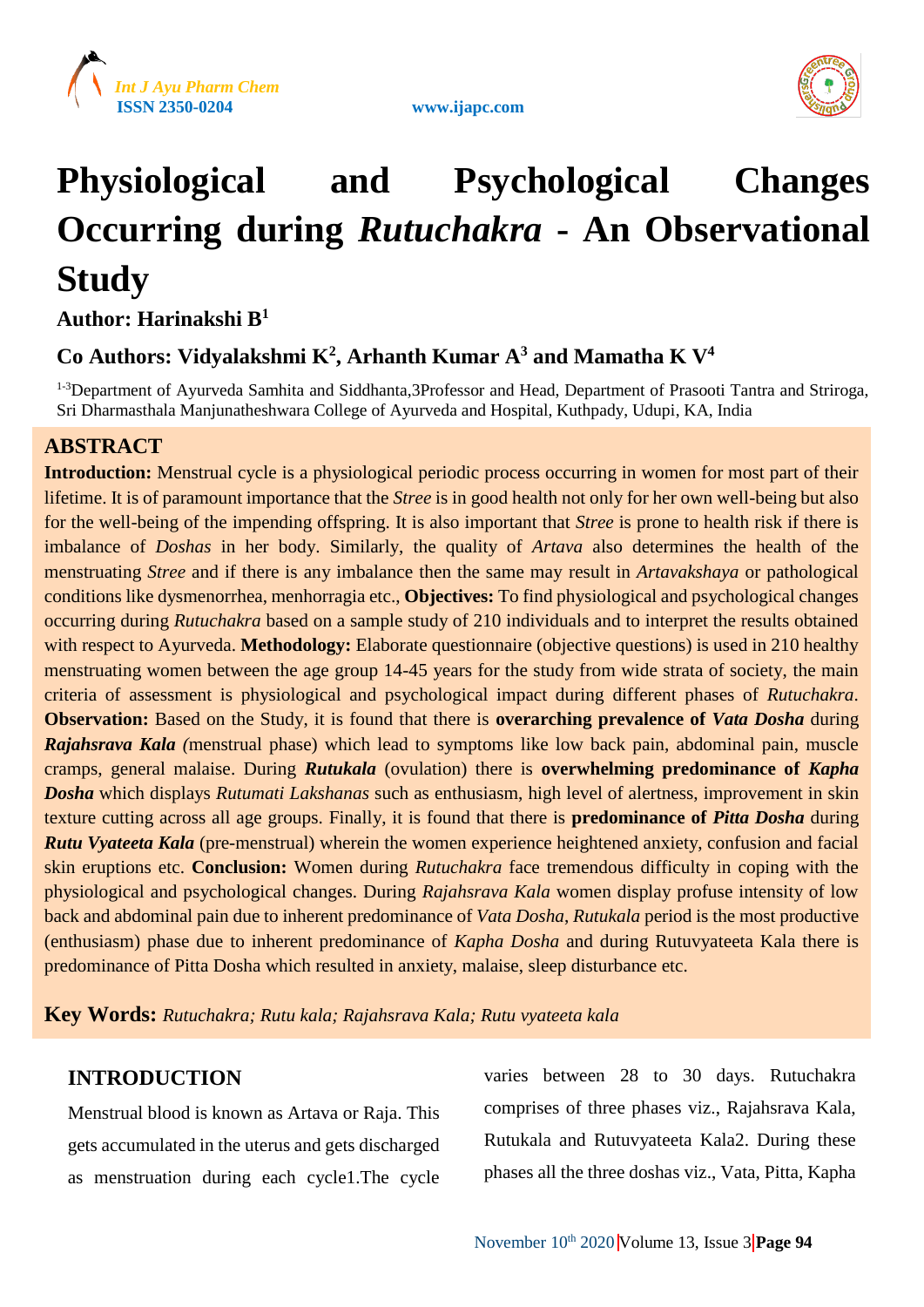#### **ISSN 2350-0204 www.ijapc.com**





play an important role in varying degrees of proportion.Vata Dosha determines Rajasrava Kala due to Vata Prakopa Avastha3. During this period Apana Vayu is responsible for elimination of Rajas4. Imbalance in hormones collapses the corpus luteum thereby shedding the endometrium along with its exudates. Meanwhile during the same period heightened increase in FSH in the ovaries stimulates the growth of multiple follicles. While menstruation ceases follicular growth continues until FSH level drops resulting in the maturation of one dominant ovarian follicle5.

Kapha Dosha determines Rutukala due to Kapha Prakopa Avastha3. Abundance of hormones like estrogen and progesterone during this phase determines the regeneration of endothelial vessels in the uterus. Increase in high level estrogen; decrease in FSH and heightened production of LH causes the dominant ovarian follicle to increase in size which eventually leads to a matured egg releasing from the ovary. Prostaglandins and proteolytic enzymes are increased with relation to LH and progesterone and also on the other hand estrogen level falls dramatically before the LH level peaks6.

Pitta Dosha determines Rutu Vyateeta Kala due to Pitta Prakopa Avastha3. During this period there is turbulence in both mind and body due to decrease of FSH and LH in the body7. It is also to be noted that nature of the individual or Prakriti determines the quality of her menstruation. For e.g. a Stree who is of Vataja Prakriti is more likely to display symptoms of menstrual problems because of her inherent Prakriti.

During each phase of the Rutuchakra the women needs special care for the well-being of her health. Ayurveda prescribes certain parameters to be followed during Rajahsrava Kala and the same is called as Rajahswala Paricharya8.

### **AIMS AND OBJECTIVES**

1. To observe physiological and psychological changes occurring during Rutuchakra based on a sample study of 210 healthy individuals.

2. To interpret the physiological and psychological changes in the study with respect to Ayurveda.

### **MATERIALS AND METHODS**

Materials: Questionnaires were prepared (form of present or absent) into three segments as under:

Rajasrava Kala: Questions were asked as to - Body pain, low back pain, abdominal pain, headache, nausea/vomiting, appetite variations, bowel movements, hot flushes, sleep disturbances and lethargy.

Rutukala: Questions comprised of  $-$  watery vaginal discharge, lightness of body, changes in complexion of skin texture, enthusiasm, calmness of mind, work efficiency, food cravings, affability of opposite gender and likeness for soothing scents.

- Rutuvyateeta Kala: Questions comprised of – fatigue and body weakness, breast tenderness, constipation, acne/pimple eruptions, anger and irritability, depression, difficulty in concentration and disturbed sleep.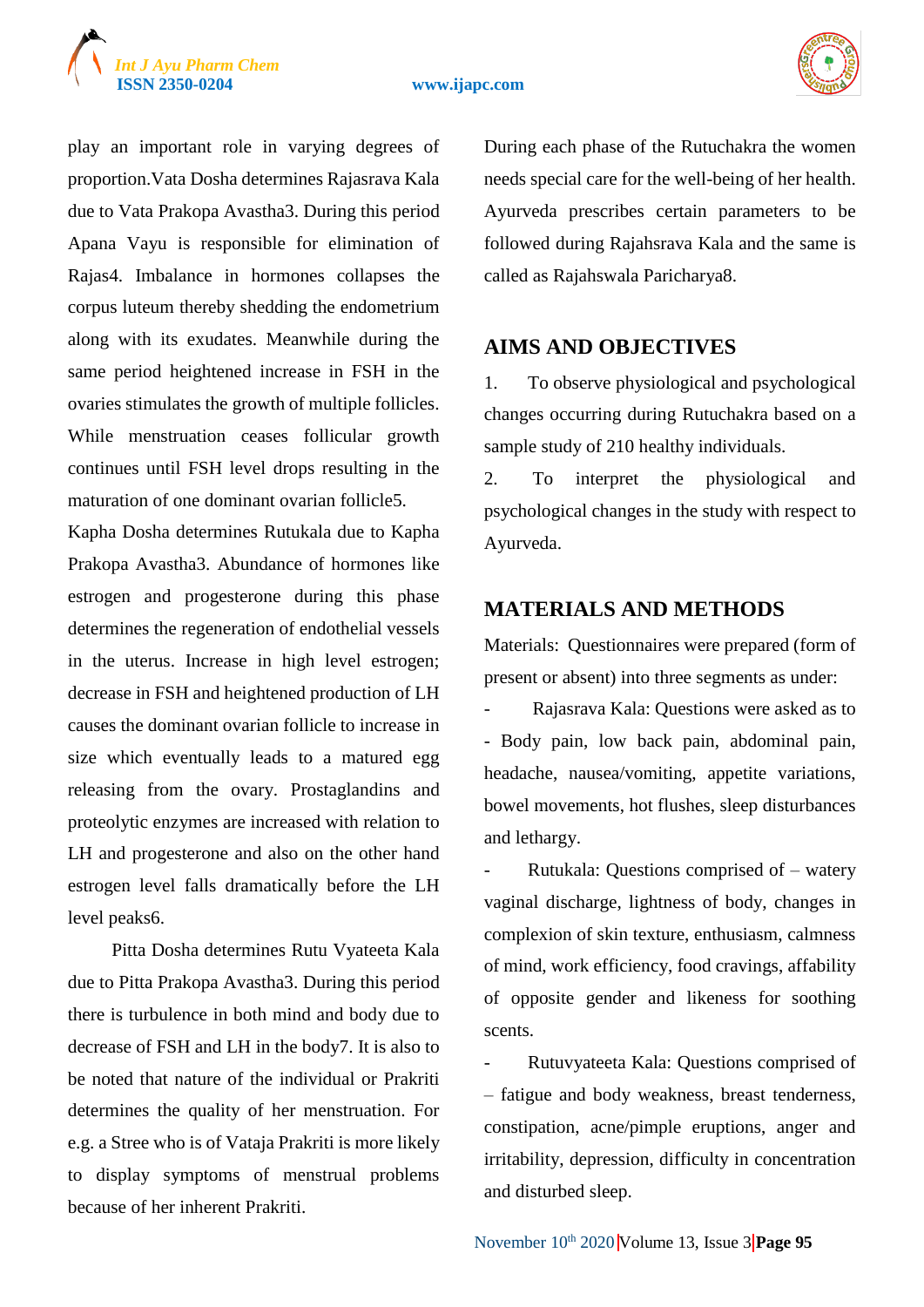



Study design:

It is a cross sectional study with healthy individuals selected from wide strata of society with varying demography. Healthy individuals (table 1), 210, of 14 to 45 age groups volunteered for the same and they were interviewed personally with their full consent.

| <b>Particulars</b>     | Number of   | <b>Percentage</b> |
|------------------------|-------------|-------------------|
|                        | individuals |                   |
| Age between            |             |                   |
| <b>I.14-24 years</b>   | 107         | 51%               |
| <b>I.25-34 years</b>   | 73          | 31%               |
| <b>I.35-45</b> years   | 30          | 18%               |
| Number of              |             |                   |
| bleeding days          |             |                   |
| I.7 days               | 17          | 8%                |
| I.5 days               | 159         | 76%               |
| I.3 days               | 34          | 16%               |
| <b>Ouantum of flow</b> |             |                   |
| <b>I.Normal</b>        | 165         | 81%               |
| <b>LIncreased</b>      | 36          | 15%               |
| <b>I.Decreased</b>     | 09          | 4%                |

Each questionnaire was provided with objective questions (yes or no) and sufficient time was allotted to answer each question. They were also allowed to ask clarifications if any doubt arises. The results obtained were collected and tabulated using statistical tools of 'cross tabulation and descriptive statistical analysis' as per the symptoms exhibited.

Inclusion Criteria: Healthy menstruating women in the age group 14-45 years who have menstrual cycle ranging between 26-34 days and a bleeding period of 3-7 days.

Exclusion criteria - Individuals who have Secondary dysmenhorrhea, pregnant and lactating mothers, morbidities like diabetes and hypertension were excluded from this study.

## **OBSERVATIONS**

The following data was obtained from 210 individuals:

## **DISCUSSION**

#### **Pre-Menstrual Phase**

Both physiological and psychological changes were observed during this phase cutting across all age groups. Because of the secretory phase there occurs transformation of *Purana Raja* to *Navina Raja* due to the primordial role of *Pitta Dosha* in the *Garbhashaya*<sup>9</sup>. Therefore, preeminence of *Pitta Prakopa* and also *Pitta* is correlated to *Agni<sup>10</sup> ,* individuals exhibited high level of food cravings (see table no.2) along with increased secretion of digestive juices (imbalance in *Samana Vata*) which resulted in abdominal bloating and additionally manifested in generalized malaise, generalized swelling of the body, fatigue, breast tenderness and heaviness of the body. Further decreased levels of hormones like estrogen and progesterone is shown to significantly impact *Bhrajaka Pitta<sup>11</sup>*thereby increasing *Ushnatva* resulting in acne and skin pigmentation changes.

After the end of ovulation period, corpus luteum breaks down triggering fluctuations of hormones and directly impacting the neurotransmitters in the brain especially 'serotonin'. Most of the behavioral and psychological changes can be attributed directly to this. Decline of progesterone is said to have a direct impact on the level of serotonin in the brain. Also, when the corpus luteum breaks down there is decline in the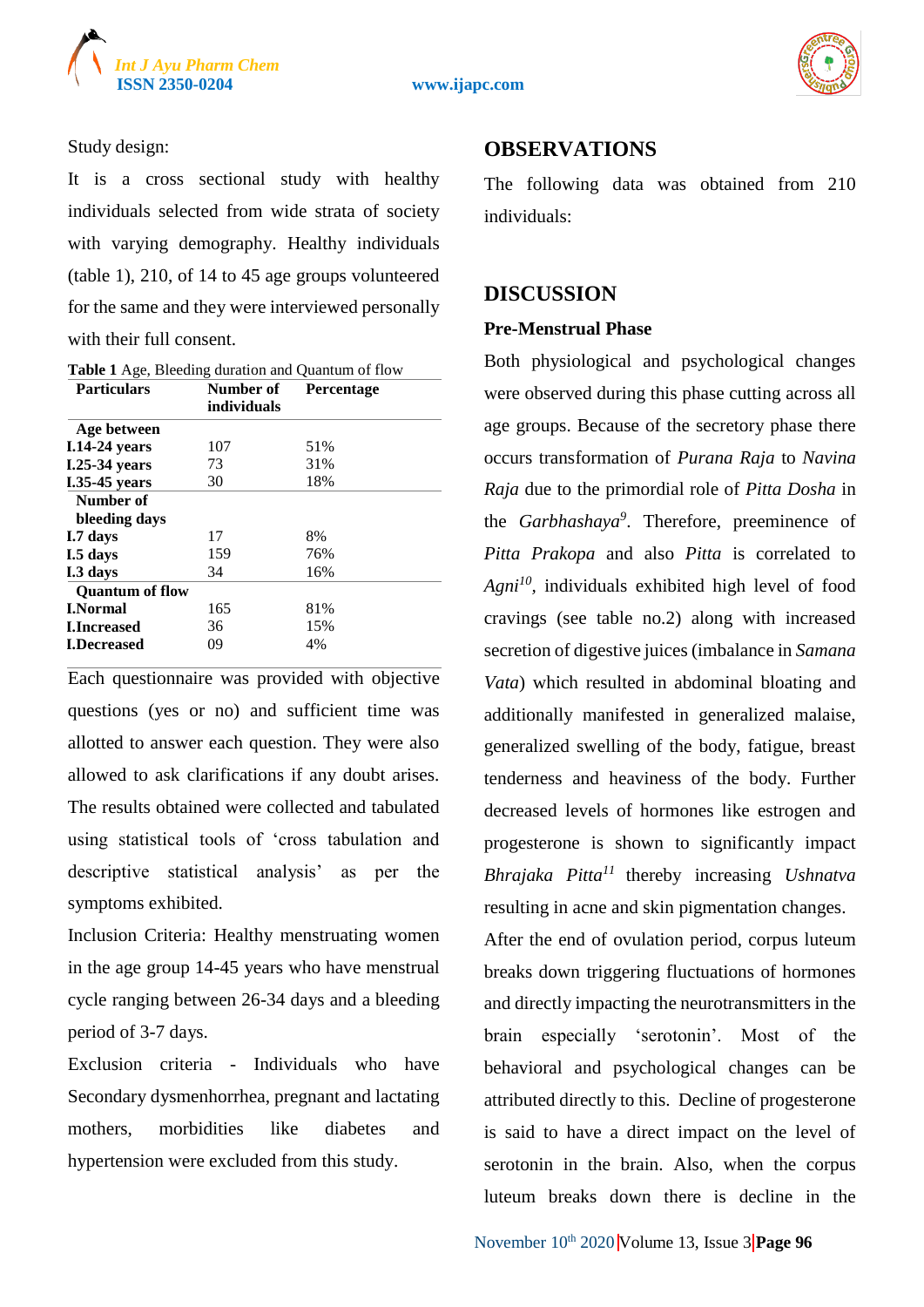



hormones-progesterone and estrogen $12$ . Imbalance in *Sadhaka Pitta* and aggravated levels of *Prana vata* (which affects the nervous system) can be attributed to sadness, loneliness and difficulty in concentration, disturbed sleep, irritability, aggression/anger and also sometimes confused state of mind (see table no.2). It can also be attributed to heightened activity of *Rajasika Guna<sup>13</sup> .*

**Table 2** During Pre-Menstrual Phase

| Lakshanas                                                                                       | <b>Number of</b> Percentage<br>individuals |     |
|-------------------------------------------------------------------------------------------------|--------------------------------------------|-----|
| Food cravings                                                                                   | 105                                        | 50% |
| skin<br>Acne/pimples,<br>pigmentation                                                           | 126                                        | 60% |
| Fatigue, muscle cramps,<br>malaise, heaviness and<br>tenderness of breast                       | 112                                        | 55% |
| Anxiety and depression,<br>sleep disturbance, mood<br>swings, difficulty<br>in<br>concentration | 126                                        | 60% |

Levels of discomfort that effect the woman depends upon their psychological and social wellbeing and the results of the findings can be safely assumed to be due to rigors of modern lifestyle like irregular food habits, consumption of processed foods, peer pressure at both work and home, environmental factors like pollution and lack of bodily rest.

#### **Menstrual Phase**

Individuals reported only physiological rather than psychological changes. Menstruation triggers dual-action, one in the ovaries and the other in the uterus. The level of estrogen and progesterone drops significantly resulting in shedding of the endometrial lining<sup>14</sup> thereby causing low back pain, leg cramps, body pain, abdominal cramps and nausea/vomiting (see table no.3). This may be due to *Vata Dosha Prakopa Avastha<sup>15</sup>* and imbalance in *Apana Vata*. *Ruksha Guna* of *Vata* also depletes the nourishment of the endometrial tissues leading to the above condition.

|  | Table 3 During Menstrual Phase |  |
|--|--------------------------------|--|
|  |                                |  |

| $\frac{1}{2}$ $\frac{1}{2}$ $\frac{1}{2}$ $\frac{1}{2}$ $\frac{1}{2}$ $\frac{1}{2}$ $\frac{1}{2}$ $\frac{1}{2}$ $\frac{1}{2}$ $\frac{1}{2}$ |                                     |     |  |
|---------------------------------------------------------------------------------------------------------------------------------------------|-------------------------------------|-----|--|
| Lakshanas                                                                                                                                   | Number of Percentage<br>individuals |     |  |
| Body ache,<br>low<br>abdominal<br>pain,<br>low back<br>pain,<br>leg/calf muscles<br>cramps,<br>headache/migraine,<br>nausea/ vomiting       | 126                                 | 60% |  |
| Altered stool<br>consistency,<br>appetite<br>disturbance                                                                                    | 55                                  | 27% |  |
| Sleep imbalance<br>and lethargy                                                                                                             | 122                                 | 58% |  |
| <b>Hot flushes</b>                                                                                                                          | 73                                  | 34% |  |

Apart from the aforementioned reasons there may be a possibility of accentuation of symptoms due to the consumption of *Amla, Lavana, Katu Rasayukta Ahara* and more physical work during this period. Additionally, inconsistency in stools, substantial decrease in appetite, lethargy and sleep disturbance (see table no.3) is seen due to less coordination between the gut and the brain axis and thereby resulting in imbalance of *Vata Dosha* and *Kapha Dosha*. The level of discomfort experienced during this phase too has commonalities with the earlier mentioned phase also.

#### **Pre-Ovulation and Ovulation Phase**

This is a phase where the women are exuberant, enthusiastic and joyous. Individuals during this phase exhibited enhancement of skin texture/colour and symmetry of facial features which can be attributed to high hormonal activity especially increased level of estrogen $16$  (plays an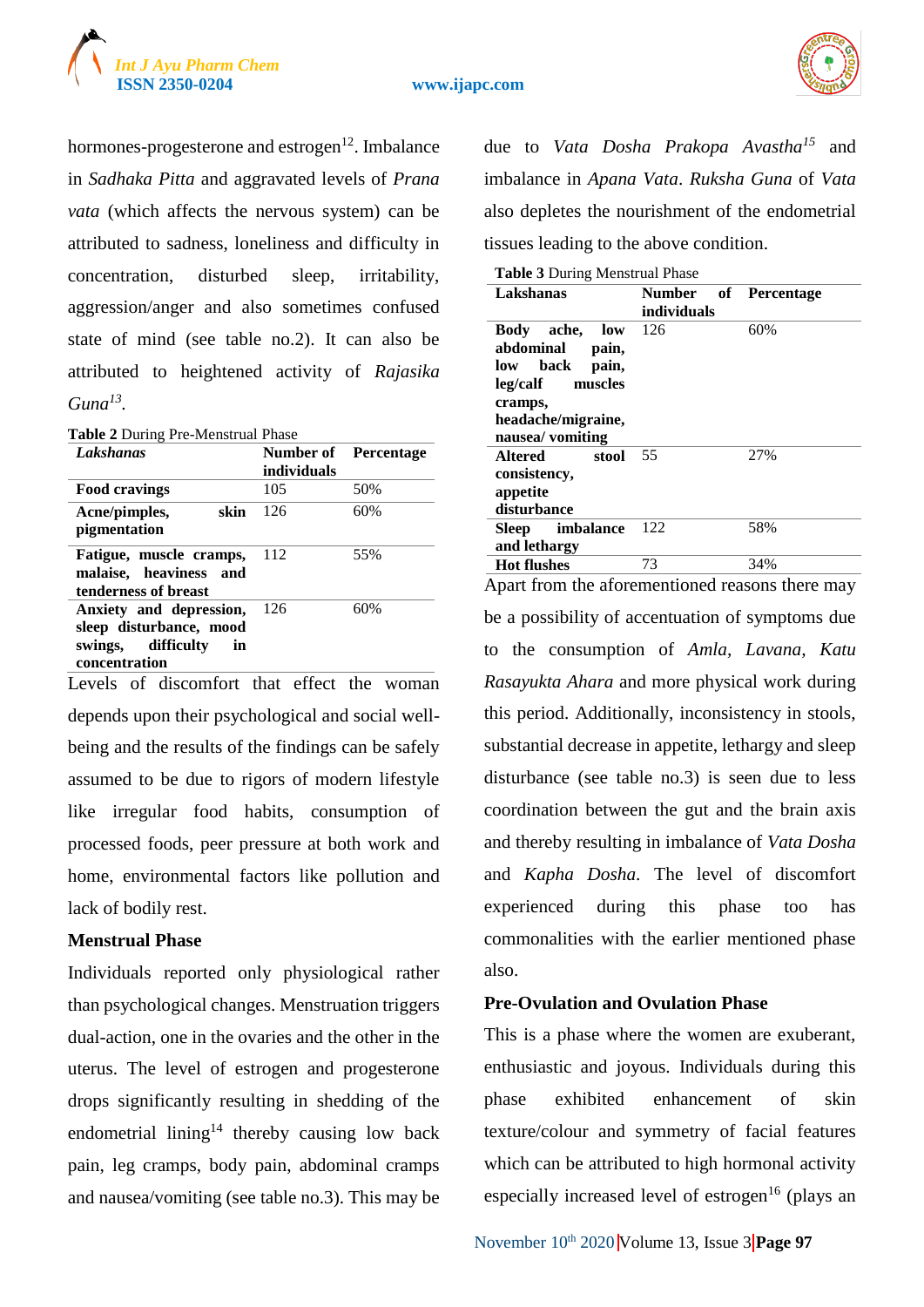



important role in the nourishment and retaining the moisture of the skin) which helps in formation of collagen thus repairing the damaged skin. During this phase there is predomination of *Kapha Dosha* due to *Kapha Prakopa Avastha* and *Snigdha* and *Kleda Guna* of *Kapha<sup>17</sup>* nourishes nurtures and enhances the texture of the skin.

It is also seen there is significant enlargement of breasts, have an upright posture due to high activity of estrogen and insatiable desire for food ranging from sweet to savory dishes (see table no.4). This may be due to balanced state of *Pachaka Pitta* as well as *Rajasika Gunas<sup>18</sup>* effect on the *Manas* and they seem to prefer *Madhura*, *Snigdha Yukta Ahara* during this period (*Kapha Prakopa*). It is to be noted that there is invariably viscous watery vaginal discharge during ovulation amongst most of the individuals. This aids in the lubrication of the vaginal walls due to its inherent *Kapha Prakopa Avastha* and may be attributed to *Kleda, Snigda, Slakshna Gunas.*

Enthusiasm, exuberance and calmness of mind, heightened receptorial tendency to like fragrances and soothing scents are seen (see table no.4).

| Table 4 During Pre-Ovulation and Ovulation Phase (Rutumati |               |               |
|------------------------------------------------------------|---------------|---------------|
| Lakshanas)                                                 |               |               |
| Lakshanas                                                  | <b>Number</b> | of Percentage |

| Number      | оf | <b>Percentage</b> |
|-------------|----|-------------------|
| individuals |    |                   |
| 126         |    | 60%               |
|             |    |                   |
|             |    |                   |
|             |    |                   |
| 157         |    | 75%               |
|             |    |                   |
|             |    |                   |
|             |    |                   |
| 112         |    | 55%               |
|             |    |                   |
|             |    |                   |
| 105         |    | 50%               |
|             |    |                   |
|             |    |                   |

| physical 105<br><b>Enhanced</b><br>posture                                  |     | 50% |
|-----------------------------------------------------------------------------|-----|-----|
| Likening for sweet 78<br>and savory foods                                   |     | 37% |
| Vaginal<br>watery<br>discharge (not<br>$\mathbf a$<br>negative connotation) | 208 | 99% |

Sensitivity to olfactory receptors was heightened due to high concentration of estrogens. This can be attributed due to the neurotransmitters in the brain which has an overall positive effect on the mind as a whole. Positivity is known to have been an overarching dominance due to the balance of *Vata Dosha (Prana Vata*) which may enhance the neurological factors in the brain or *Manas*. Action of neurotransmitters makes the women more attractive and receptive. Mood swings are relatively absent during this phase due to the predominance of *Satvika Gunas<sup>19</sup>* which leads to the elevation in psychological well-being of the women. When hormones like estrogen and progesterone are at their peak there seems to be balanced state of *Vyana Vata*, dominance of *Rajasika Guna* elements and *Apathya* quality of  $KaphaDosha<sup>20</sup>$  which makes the women to seek company of opposite gender<sup>21</sup> (Observational result in this case is subject to personal bias

## **CONCLUSION**

November 10th 2020 Volume 13, Issue 3 **Page 98** In the present study it was largely found that Doshas play an important role during each phase of *Rutuchakra* and each Kala is determined by combination of one or more *Doshas* varying in the degree of predominance. Further, it was observed that during; *Rajahsrava Kala Vata Dosha* wasa **dominant factor** and the imbalance in *Vata Dosha* resulted in the women displaying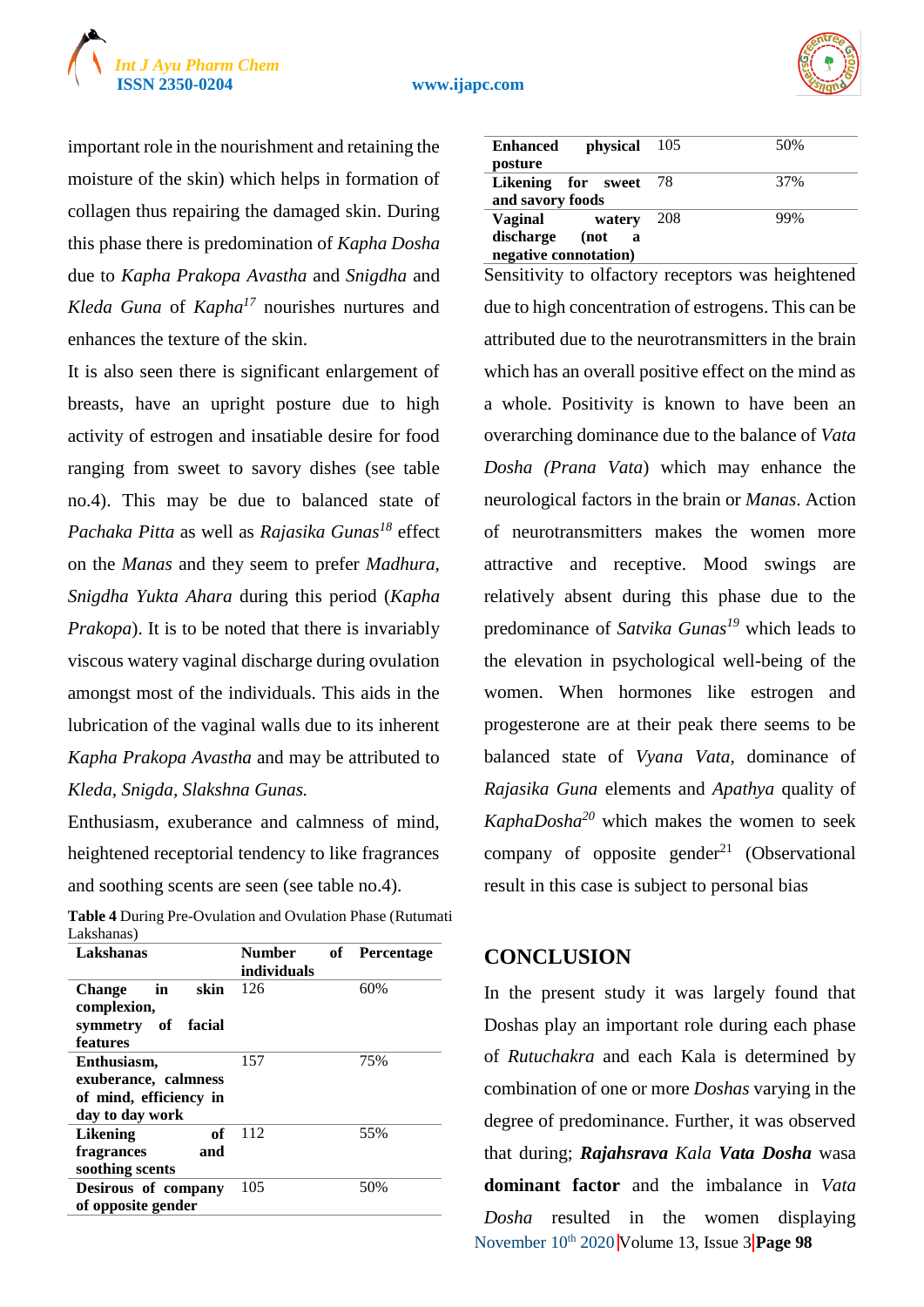





symptoms of low back pain, cramps etc., It was also found that there was aggravation of symptoms due to the present life style habits/challenges like food habits, reduced nutrition in the food due to artificial ripening of fruits and vegetables, stress at both work and Family life which have drastically impacted the physiology, fastening the aging process completely and changing the way the women's body functions. During *Rutukala*, it was found that *Kapha Dosha* was **dominant** and due to the predominance of *Sowmya Guna* the individuals displayed enthusiasm, efficiency in work, relative calmness of mind etc., During *Rutuvyateeta Kala*, it was found that *Pitta Dosha*  was **dominant** factor and the resulting imbalance in *Doshas*, the individuals displayed anxiety and depression, anger and irritability, skin pigmentation changes, malaise, body ache etc., Only criteria that correlated with the study conducted when compared with modern science was Rutumati Lakshana observed during the Rutukala.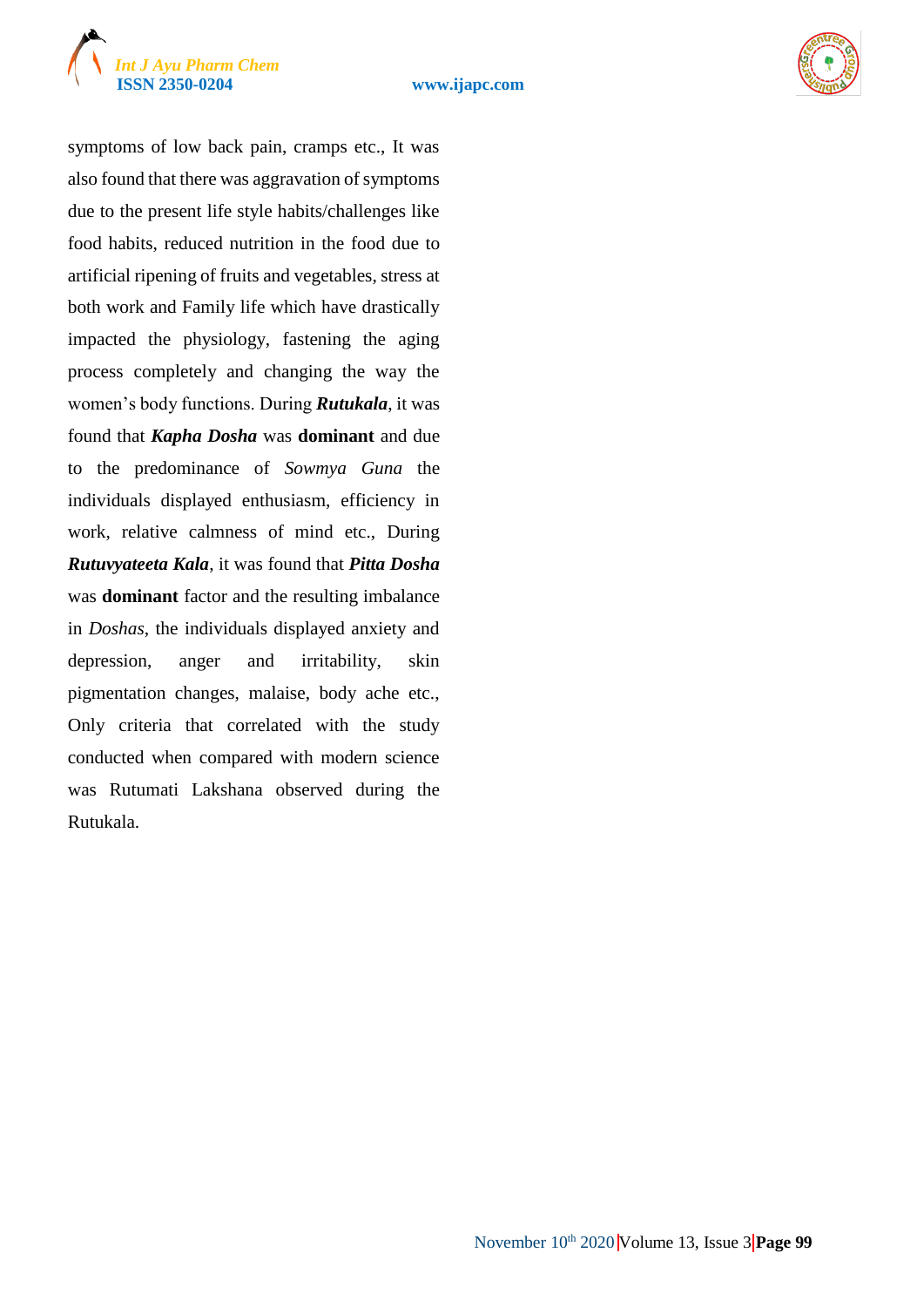

#### **ISSN 2350-0204 www.ijapc.com**



#### **REFERENCES**

1. Acharya Vagbhata, Ashtanga Hrudaya, of Sarvangasundara commentary of Arunadatta and Ayurveda Rasayana of Hemadri, Shareerasthana, Chapter 1, Verse no 7, edited by Pt Hari Sadashiva Shastri Paradakara Bhisagacharya, Chaukamba surabharati prakashana, Varanasi; 2017, 363.

2. P.V.Tiwari, (2014) Ayurveda Prasooti tantra evan streeroga, vol.1, Chapter 2, Chowkamba Orientalia, Charu printers, Golghar, Varanasi, 62. 3. P.V.Tiwari, (2014) Ayurveda Prasooti tantra evan streeroga, vol.1, Chapter 2, Chowkamba Orientalia, Charu printers, Golghar, Varanasi, 78. 4. Acharya Vagbhata, Ashtanga Hrudaya, of Sarvangasundara commentary of Arunadatta and Ayurveda Rasayana of Hemadri, Sutra Sthana, Chapter 12, Verse no 9, edited by Pt Hari Sadashiva Shastri Paradakara Bhisagacharya, Chaukamba surabharati prakashana, Varanasi; 2017,193.

5. K. Sembulingam, (2012) Essentials of Medical Physiology, Chapter 7, Jaypee Brothers Medical Publishers Ltd, New Delhi, 492.

6. D.C. Dutta, (2013) D.C, Dutta's Text book of Gynecology, Chapter 8, Edited by Hiralal Konar, New Central Book Agency Ltd Publishers, Kolkata, 87.

7. K. Sembulingam, (2012) Essentials of Medical Physiology, Chapter 7, Jaypee Brothers Medical Publishers Ltd, New Delhi, 494.

8. Acharya Agnivesha, Charaka Samhita, Ayurveda Deepika Teeka of Chakrapanidutta, Shareera Sthana, Chapter 8, Verse no 5, edited by Vaidya Yadavji Trikamji Acharya, Chaukamba Surabharati Prakashana, Varanasi 2019, 340.

9. Acharya Sushruta, Sushruta Samhitha, Shareera Sthana, Chapter 3, Verse no 10-11, Nibandasangraha Commentry, Dalhana and Gayadasacharya, Acharya Y.T(ed), Chaukamba surabharati prakashan, Varanasi; 2017, 351.

10.Acharya Sushruta, Sushruta Samhitha, Sutra Sthana, Chapter 21, Verse no 9, Nibandasangraha Commentry, Dalhana and Gayadasacharya, Acharya Y.T(ed), Chaukamba surabharati prakashan, Varanasi; 2017, 100.

11.Acharya Vagbhata, Ashtanga Hrudaya, of Sarvangasundara commentary of Arunadatta and Ayurveda Rasayana of Hemadri, Sutra Sthana, Chapter 12, Verse no 14, edited by Pt Hari Sadashiva Shastri Paradakara Bhisagacharya, Chaukamba surabharati prakashana, Varanasi; 2017,194.

12.Barbara Hoffman, John Schorge, Joseph Schaffer, Lisa Halvorson, Karen Bradshaw, Gray Cunningham, Williams Gynecology, Chapter 2, United States, McGraw Hill companies, Printed in china; 2016, 346-53.

13.Acharya Agnivesha, Charaka Samhita, Ayurveda Deepika Teeka of Chakrapanidutta, Shareera Sthana, Chapter 4, Verse no 38, edited by Vaidya Yadavji Trikamji Acharya, Chaukamba Surabharati Prakashana, Varanasi 2019, 324.

14.K. Sembulingam, (2012) Essentials of Medical Physiology, Chapter 7, Jaypee Brothers Medical Publishers Ltd, New Delhi, 494.